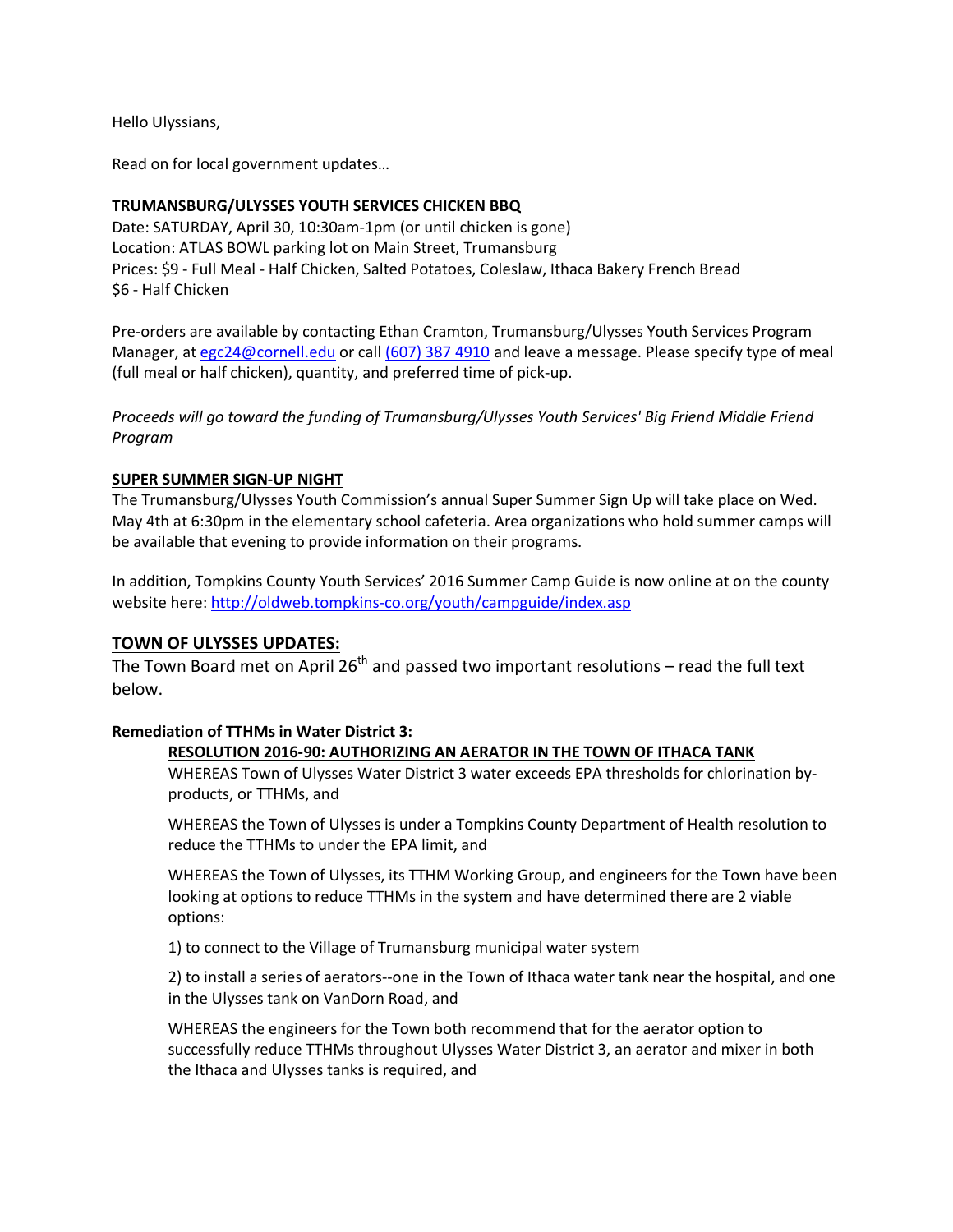WHEREAS the Town of Ithaca is making a decision this week on whether to install an aerator, or not, in its water tank, and

WHEREAS the Town of Ithaca is requiring the Town of Ulysses to pay half of the expense of an aerator for their tank, and

WHEREAS in 2003, the Town of Ithaca and the Town of Ulysses entered into a 30-year intermunicipal agreement for Ithaca to provide Ulysses with water,

THEREFORE, BE IT RESOLVED that the Town of Ulysses agrees to pay half, or up to \$57,500, to the Town of Ithaca upon completion of the installation of an aerator in Ithaca's "Trumansburg" tank for the purposes of reducing chlorination by-products in the water it supplies to the Town of Ulysses, and further

RESOLVED the Town Clerk will send the Supervisor for the Town of Ithaca this resolution by the end of the day on 4/27/16.

For more information on the TTHM issue, visit http://www.ulysses.ny.us/departments/waterdistrict/tthm-information/.

### **Trumansburg/Ulysses Sidewalk Project**

#### **RESOLUTION 2016-93: SIDEWALK RECOMMENDATIONS FOR ROUTE 96**

WHEREAS The Town of Ulysses and Village of Trumansburg jointly received a grant for Safe Routes to School and Daily Needs Sidewalk Project, and

WHEREAS the preliminary designs have been before the public and there have been three public outreach events, and

WHEREAS no trees would need to be removed if the sidewalk were to be on the Smith Woods side of Route 96 as opposed to the estimated 30 trees if located on the Fairground side of the road, and

WHEREAS the project will stay within budget if the sidewalk is on the Smith Woods side of Rt. 96, but is estimated to need \$100,000 additional funding for the Fairgrounds side of the road due to extensive earthwork, tree removal, guard rail relocation, utility relocation and property acquisition, and

WHEREAS Fisher Associates recognizes the topography of the Smith Woods side of the road and will design the sidewalk to flow with the natural contours of the land to keep the sidewalk as natural looking as possible,

THEREFORE, BE IT RESOLVED that based on input from the engineers, design professionals, the public and cost differences, the Town of Ulysses Town Board favors a 5 foot sidewalk laid on the north or Smith Woods side of Route 96 running from the Fairground entrance to ShurSave and made from permeable or porous asphalt, and

FURTHER RESOLVED that the town requests a speed limit reduction from 45 to 30 miles per hour from the village to Rabbit Run Road.

FURTHER RESOLVED, the town requests leaving the existing crosswalk at the entrance to the Trumansburg Fairgrounds.

For more information on the sidewalk project, visit http://www.ulysses.ny.us/pages/currentissues/94/sidewalk-project-update/